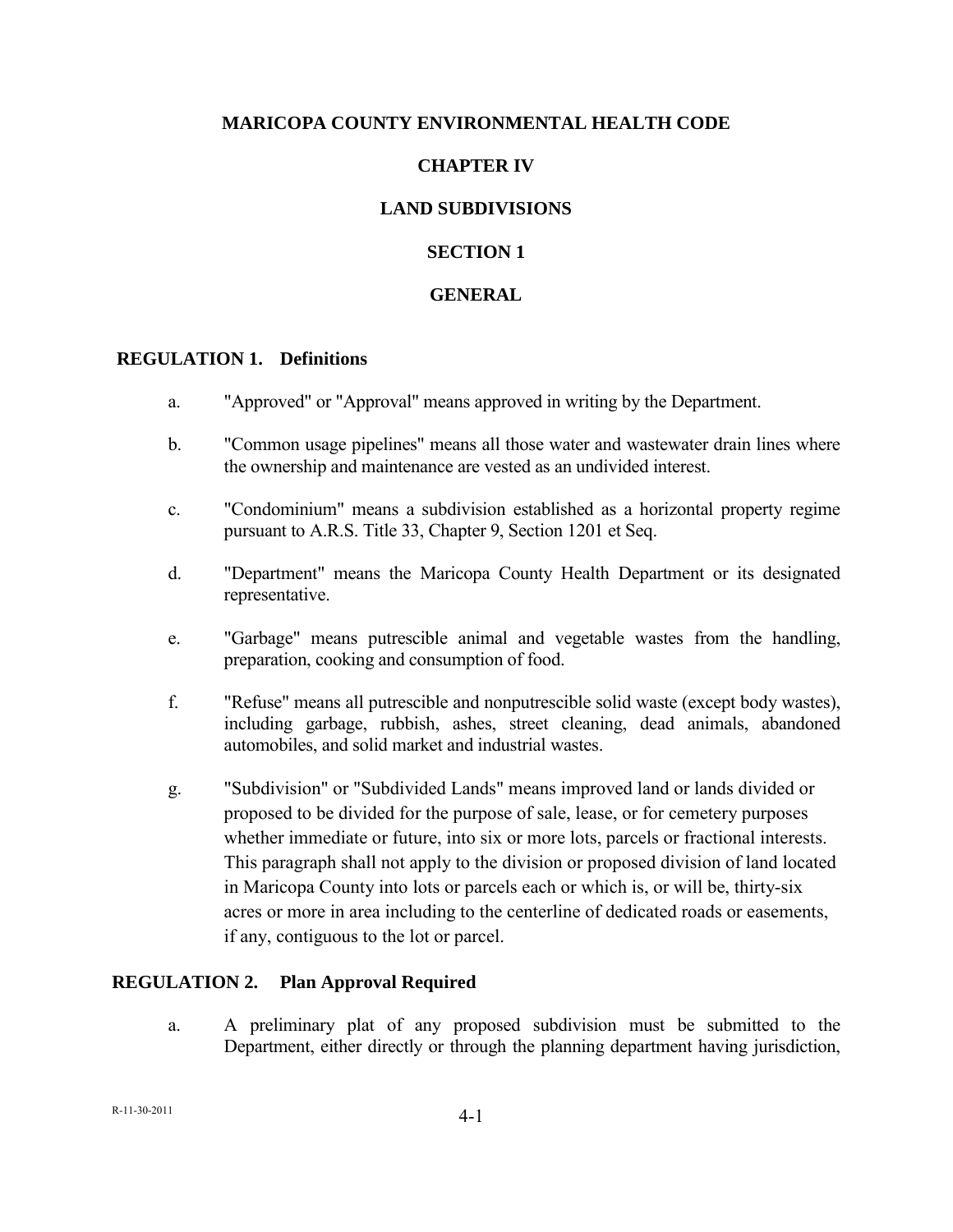for review and comments. The plat must indicate the proposed source of domestic water and the proposed method of sewage disposal. In addition, the distance to the closest public water and sewer line must be shown.

- b. No subdivision or portion thereof shall be sold, offered for sale, leased or rented by any person and no permanent building shall be erected thereon until plans, specifications and a recorded plat or a final approved plat by the Board of Supervisors of Maricopa County or the appropriate city council of such subdivision and related data have been filed with and approved by the Department and the required fees paid. T he plans and specifications shall include provision for an adequate and safe water supply, and approved sewage disposal facility for every lot in the subdivision, garbage disposal facilities and other pertinent matters, including the results of soil and percolation tests as may be required by the Department. The installation of required facilities shall be in accordance with the approved plans or any approved revision thereof.
- c. The plans of proposed water supply and sewage disposal systems shall be submitted in a format as requested by the Department.
- d. In reviewing subdivision plans and plats for approval, the Department shall take notice of the proximity of existing community or municipal sewers and sewage disposal systems and the feasibility and reasonableness of connecting the subdivision thereto. Where the Department determines that such connections may practically, reasonably and properly be made, this shall be shown on the plans before any approval is granted.
- e. In cases where connection of a subdivision to a community water well system or a community sewage disposal system is permitted, the owner of the system shall hold a Certificate of Approval to Operate from the Arizona Department of Environmental Quality and a C ertificate of Convenience and Necessity from the Arizona Corporation Commission or the system shall be otherwise controlled so as to insure the quality, continuity and duration of operation and maintenance required by the Department and Arizona Department of Environmental Quality.
- f. The distance of the subdivision to the nearest public water supply main and sewer main of a municipal or community system shall be shown on the plans.

### **REGULATION 3 Size of Lots**

In the case of lots upon which the installation of individual wells and/or individual sewage disposal systems will be necessary, lot sizes shall be sufficient to meet the following requirements: